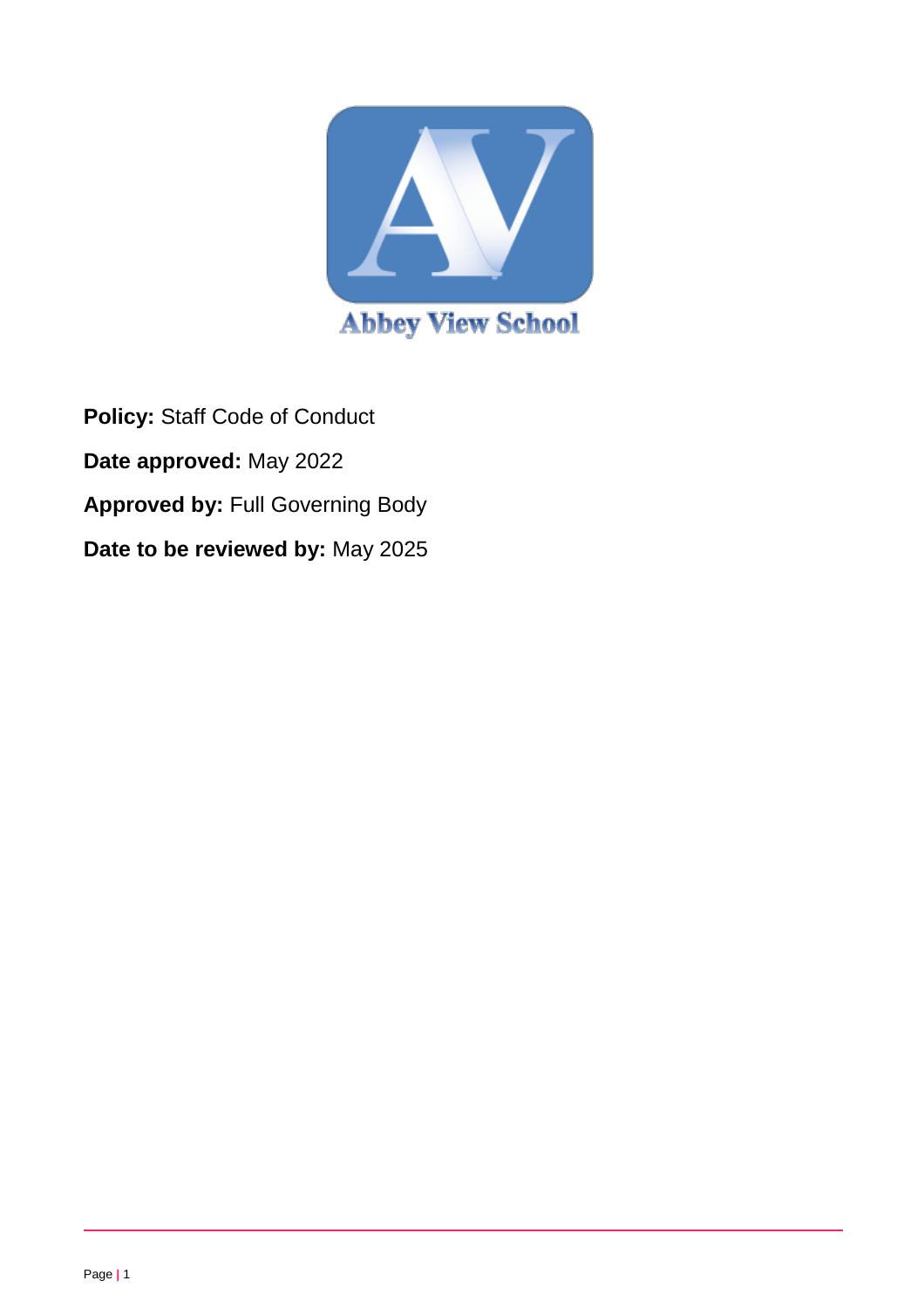# **Contents**

<span id="page-1-0"></span>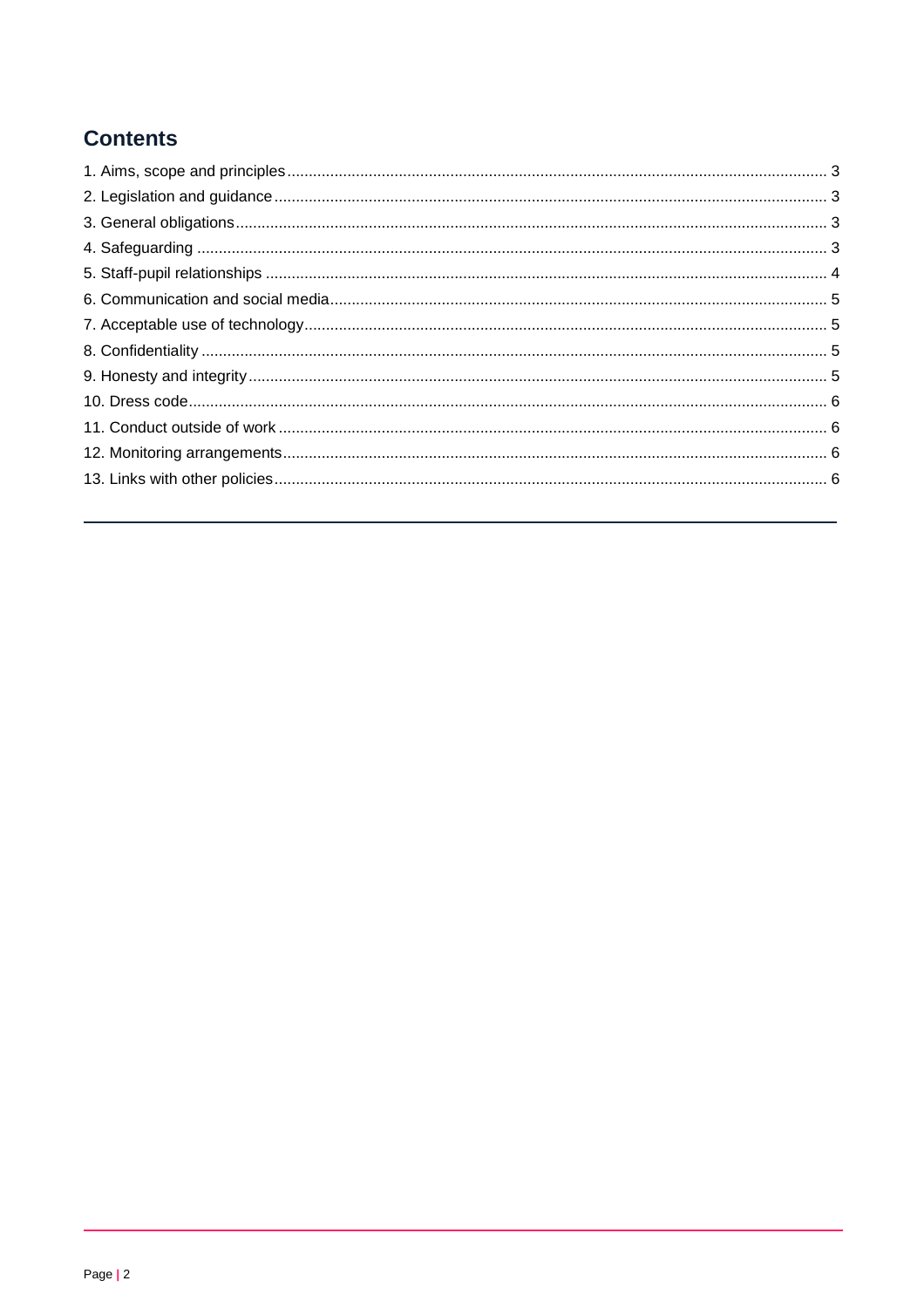# **1. Aims, scope and principles**

This policy aims to set and maintain standards of conduct that we expect all staff to follow.

By creating this policy, we aim to ensure our school is an environment where everyone is safe, happy and treated with respect.

Many of the principles in this code of conduct are based on the [Teachers' Standards.](https://www.gov.uk/government/publications/teachers-standards) School staff have an influential position in the school and will act as role models for pupils by consistently demonstrating high standards of behaviour.

We expect that all teachers will act in accordance with the personal and professional behaviours set out in the Teachers' Standards.

We expect all support staff, governors and volunteers to also act with personal and professional integrity, respecting the safety and wellbeing of others.

Working closely with partner schools and with parents, Abbey View provides its students with a chance to reflect and reform, within a happy, safe and supportive environment, which promotes sound emotional wellbeing and safe lifestyles

Failure to follow the code of conduct may result in disciplinary action being taken, as set out in our staff disciplinary procedures.

Please note that this code of conduct is not exhaustive. If situations arise that are not covered by this code, staff will use their professional judgement and act in the best interests of the school and its pupils.

#### <span id="page-2-0"></span>**2. Legislation and guidance**

We are required to establish procedures for the regulation of staff conduct under regulation 7 of [The School](http://www.legislation.gov.uk/uksi/2009/2680/contents/made)  [Staffing \(England\) Regulations 2009.](http://www.legislation.gov.uk/uksi/2009/2680/contents/made)

In line with the statutory safeguarding guidance [Keeping Children Safe in Education,](https://www.gov.uk/government/publications/keeping-children-safe-in-education--2) we should have a staff code of conduct, which should cover acceptable use of technologies (including the use of mobile devices), staff/pupil relationships and communications, including the use of social media.

This policy also complies with our funding agreement and articles of association.

# <span id="page-2-1"></span>**3. General obligations**

Staff set an example to pupils. They will:

- Maintain high standards in their attendance and punctuality
- Never use inappropriate or offensive language in school
- > Treat pupils and others with dignity and respect
- Show tolerance and respect for the rights of others
- Not undermine fundamental British values, including democracy, the rule of law, individual liberty, and mutual respect and tolerance of those with different faiths and beliefs
- Not express personal beliefs in a way that exploits pupils' vulnerability or might lead them to break the law
- Understand the statutory frameworks they must act within
- Adhere to the Teachers' Standards

#### <span id="page-2-2"></span>**4. Safeguarding**

Staff have a duty to safeguard pupils from harm, and to report any concerns they have. This includes physical, emotional and sexual abuse, and neglect.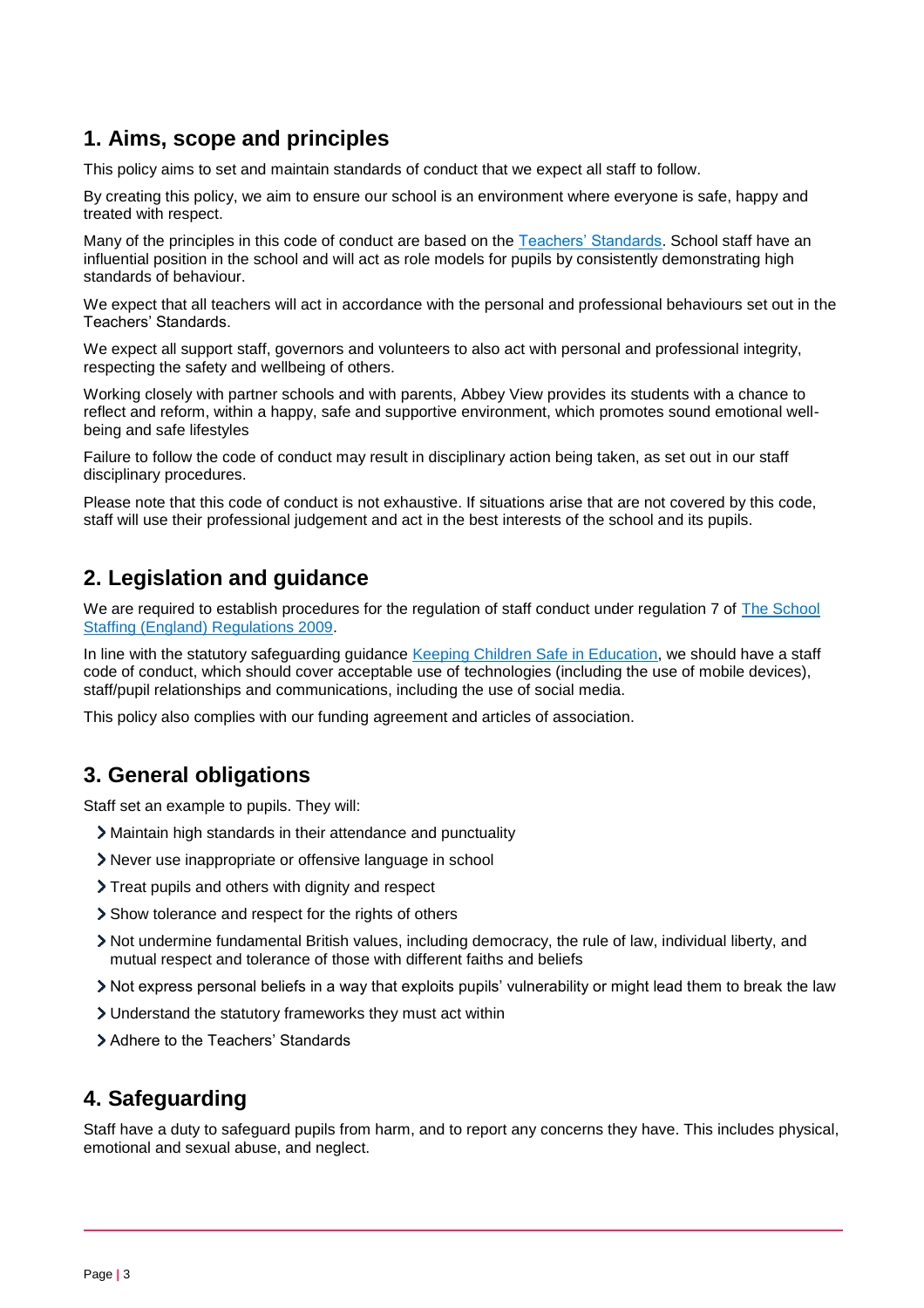Staff will familiarise themselves with our child protection and safeguarding policy and procedures, and the Prevent initiative, and ensure they are aware of the processes to follow if they have concerns about a child.

Our child protection and safeguarding policy and procedures are available on our website, in the staff room and school office. New staff will also be given copies on arrival.

#### **4.1 Low-level concerns about members of staff**

A low-level concern is a behaviour towards a child by a member of staff that does not meet the harms threshold, is inconsistent with the staff code of conduct, and may be as simple as causing a sense of unease or a 'nagging doubt'. For example, this may include:

- > Being over-friendly with children
- > Having favourites
- Taking photographs of children on a personal device
- Engaging in one-to-one activities where they can't easily be seen
- Using inappropriate language

Low-level concerns can include inappropriate conduct inside and outside of work.

All staff should share any low-level concerns they have using the reporting procedures set out in our child protection and safeguarding policy. We also encourage staff to self-refer if they find themselves in a situation that could be misinterpreted. If staff are not sure whether behaviour would be deemed a low-level concern, we encourage staff to report it.

All reports will be handled in a responsive, sensitive and proportionate way.

Unprofessional behaviour will be addressed, and the staff member supported to correct it, at an early stage.

This creates and embeds a culture of openness, trust and transparency in which our values and expected behaviour are constantly lived, monitored and reinforced by all staff, while minimising the risk of abuse.

Reporting and responding to low-level concerns is covered in more detail in our child protection and safeguarding policy. This is available in the staff room and from the school office, as well as in the policies section of our school website].

#### <span id="page-3-0"></span>**5. Staff-pupil relationships**

Staff will observe proper boundaries with pupils that are appropriate to their professional position. They will act in a fair and transparent way that would not lead anyone to reasonably assume they are not doing so.

If staff members and pupils must spend time on a one-to-one basis, staff will ensure that:

- > This takes place in a public place that others can access
- > Others can see in to the room
- A colleague or line manager knows this is taking place

Staff should avoid contact with pupils outside of school hours if possible.

Personal contact details should not be exchanged between staff and pupils. This includes social media profiles.

While we are aware many pupils and their parents may wish to give gifts to staff, for example, at the end of the school year, gifts from staff to pupils are not acceptable.

If a staff member is concerned at any point that an interaction between themselves and a pupil may be misinterpreted, or if a staff member is concerned at any point about a fellow staff member and a pupil, this should be reported in line with the procedures set out in our child protection and safeguarding policy.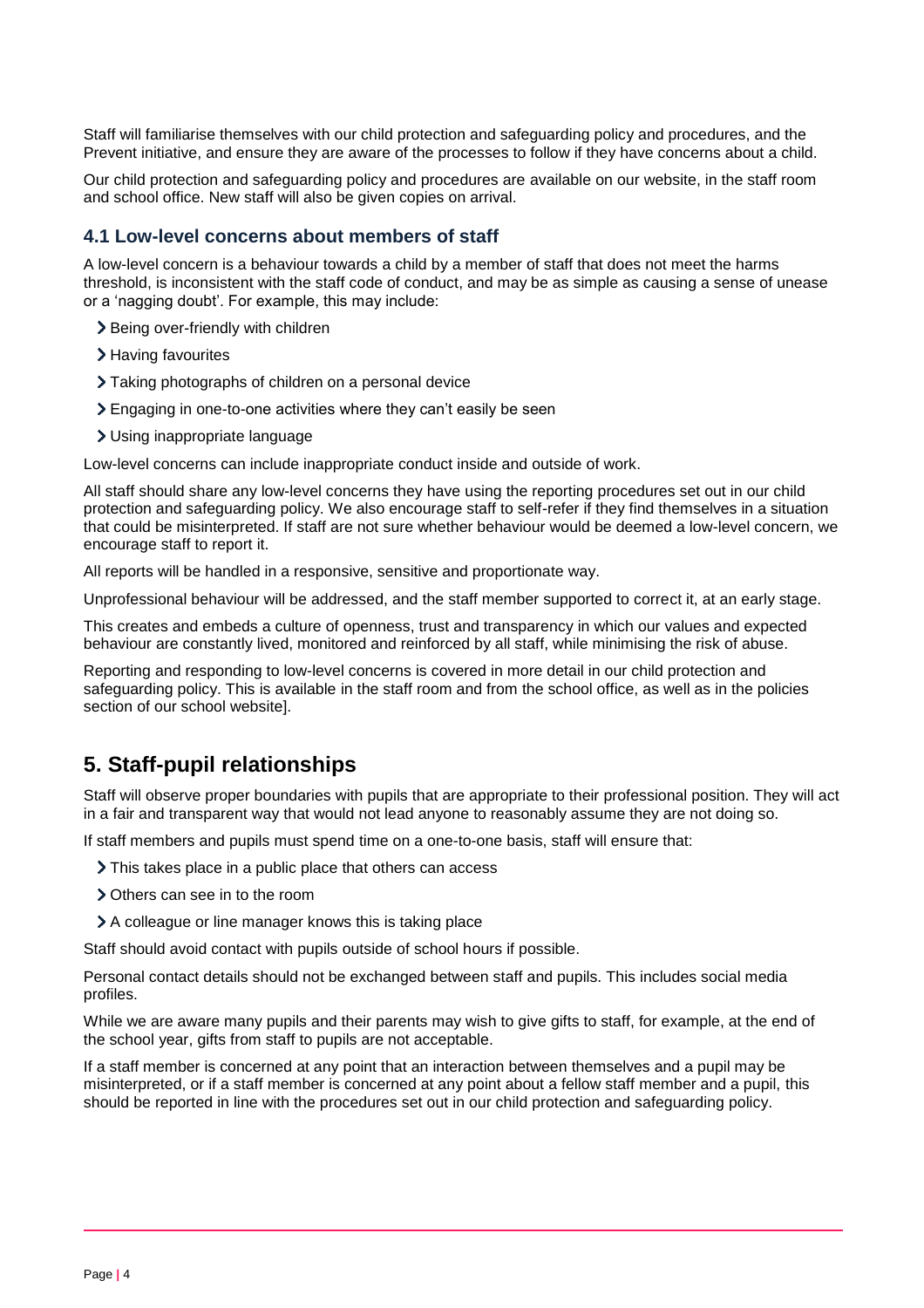# <span id="page-4-0"></span>**6. Communication and social media**

School staff's social media profiles should not be available to pupils. If they have a personal profile on social media sites, they should not use their full name, as pupils may be able to find them. Staff should consider using a first and middle name instead, and set public profiles to private.

Staff should not attempt to contact pupils or their parents via social media, or any other means outside school, in order to develop any sort of relationship. They will not make any efforts to find pupils' or parents' social media profiles.

Staff will ensure that they do not post any images online that identify children who are pupils at the school without their consent.

Staff should be aware of the school's online safety policy.

# <span id="page-4-1"></span>**7. Acceptable use of technology**

Staff will not use technology in school to view material that is illegal, inappropriate or likely to be deemed offensive. This includes, but is not limited to, sending obscene emails, gambling and viewing pornography or other inappropriate content.

Staff will not use personal mobile phones and laptops, or school equipment for personal use, in school hours or in front of pupils. They will also not use personal mobile phones or cameras to take pictures of pupils.

We have the right to monitor emails and internet use on the school IT system.

# <span id="page-4-2"></span>**8. Confidentiality**

In the course of their role, members of staff are often privy to sensitive and confidential information about the school, staff, pupils and their parents.

This information should never be:

- Disclosed to anyone unless required by law or with consent from the relevant party or parties
- Used to humiliate, embarrass or blackmail others
- Used for a purpose other than what it was collected and intended for

This does not overrule staff's duty to report child protection concerns to the appropriate channel where staff believe a child has been harmed or is at risk of harm, as detailed further in our child protection and safeguarding policy.

# <span id="page-4-3"></span>**9. Honesty and integrity**

Staff should maintain high standards of honesty and integrity in their role. This includes when dealing with pupils, handling money, claiming expenses and using school property and facilities.

Staff will not accept bribes. Gifts that are worth more than £10 must be declared and recorded on the gifts and hospitality register.

Staff will ensure that all information given to the school is correct. This should include:

- Background information (including any past or current investigations/cautions related to conduct outside of school)
- Qualifications
- > Professional experience

Where there are any updates to the information provided to the school, the member of staff will advise the school as such as soon as reasonably practicable. Consideration will then be given to the nature and circumstances of the matter and whether this may have an impact on the member of staff's employment.